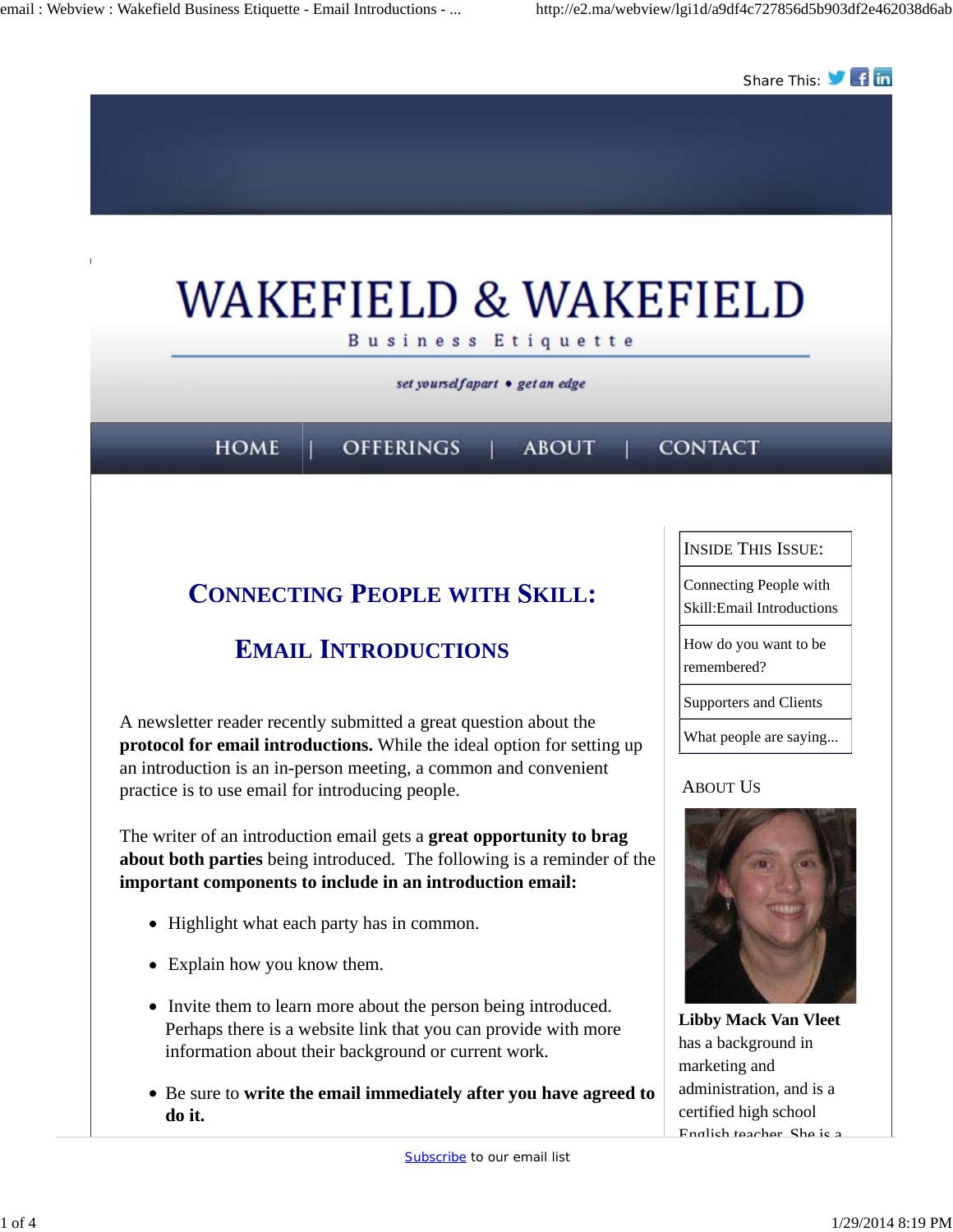**If the initial introduction is well constructed, the follow up can be quite easy.** Include a section that **assigns responsibility for the next step,** such as:

"I want to make sure this happens. [Person A], please let me know when you have connected with [Person B]."

Upon hearing back from "Person A" you will be empowered with **knowing the outcome of their connection and perhaps the details of when and where they will meet.** You might even be able to pop in on them at that time to say hello and bring an additional comfort level to their time together.

Connecting people is a big responsibility. **People will remember** the time you spent and the skillful way you helped nice people get connected and potentially do great work together.

**YOUR Business Etiquette Topics: Submit your thoughts and questions to libby@wakefieldetiquette.com. Libby will address your ideas in upcoming issues of our newsletter.**

# **OW DO YOU WANT TO BE REMEMBERED**

Libby Van Vleet and her father Wake Mack promote business etiquette. It is a smart and easy way to retain clients. Increase business earnings and sales. It is time to take your employees to the next level.



When you retain the services of Wakefield & Wakefield, be prepared for success as your staff members maximize their potential and exceed expectations.

Set yourself apart to get an edge. People will remember!

*For further information about Wakefield & Wakefield, contact Libby at 503-893-9253 or libby@wakefieldetiquette.com.*

## **UPPORTERS AND LIENTS**

graduate of Colorado College and Chapman University.



**Wake Mack** is a former lawyer, local businessman and financial services development officer. He graduated from Notre Dame, Willamette College of Law, and served in the U.S. Marines Corps.

www.wakefieldetiquette.com 503-893-9253

#### WISE WORDS

"Life is not so short but that there is always time for courtesy."

*– Ralph Waldo Emerson*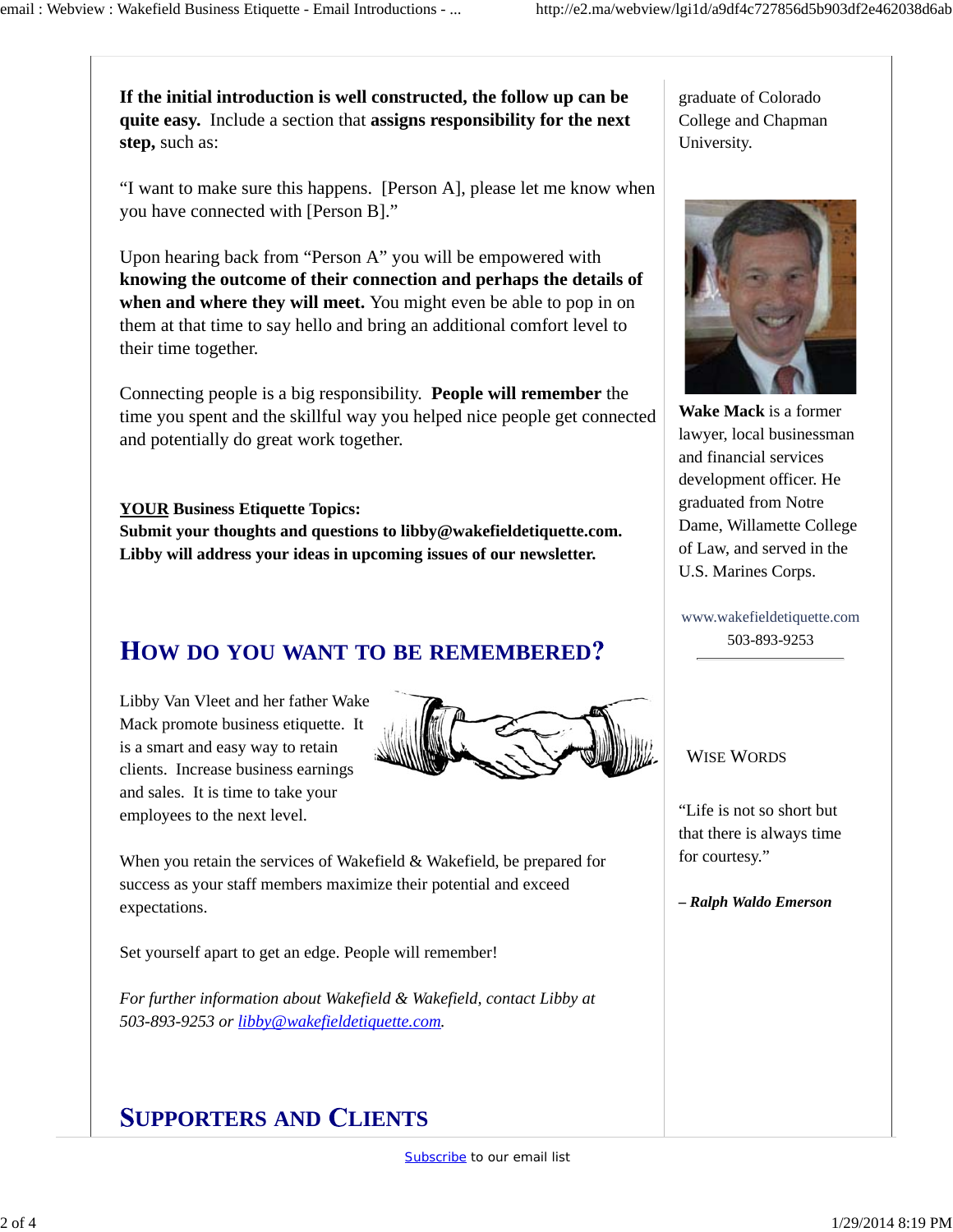#### *Thanks to all of our fabulous clients and supporters.*

- Arlington Club Speakers Corner Arlington Club
- CB Richard Ellis, Inc. Mike Wells, Managing Director
- Isler Northwest LLC Tania Gitch, C.P.A.
- National Charity League, Inc. Sarah Allen, Portland Chapter
- Perkins Coie LLP Stephen English, Partner Litigation
- Washington Trust Bank Linda Williams, President, Oregon Region

### **HAT PEOPLE ARE SAYING**

"Excellent, practical guidance to avoid embarrassing social mistakes and to maximize the business opportunities created by social interactions." *Stephen English, Partner - Litigation, Perkins Coie LLP*

"Thank you, Wake -- You and Libby were a breath of fresh air for us. Thank you for taking your time to share such timeless information with us." *John Chambers, C.P.A., Isler Northwest LLC*

"Thank you. All of us have more than a few important take-aways – and it was fun too."

*Linda Williams, President, Washington Trust Bank, Oregon Region*

"Thank you for your wonderful presentation today. My colleagues and I enjoyed it immensely and are sure we will put it to good use." *Ray Jordan, President, Ray Jordan, PC*

"There has been a lot of 'buzz' about [your presentation]. People are really interested in the subject, love the positive ways that you present it, and want more."

*Amy Fields*



Subscribe to our email list